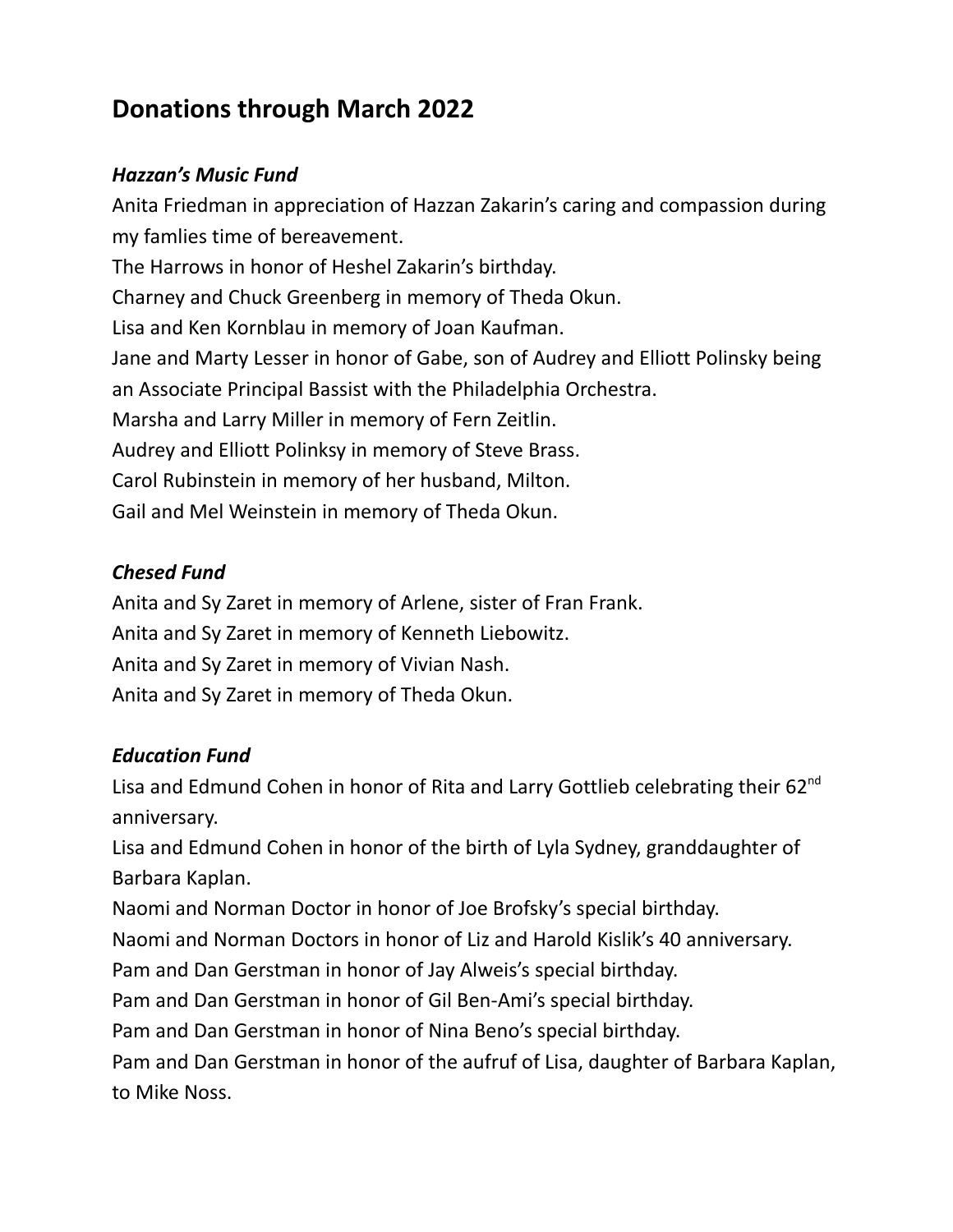Pam and Dan Gerstman in honor of Rita and Larry Gottlieb celebrating their 62nd anniversary.

Pam and Dan Gerstman in honor of the birth of Lyla Sydney, granddaughter of Barbara Kaplan.

Pam and Dan Gerstman in honor of Debbie Langendorff being appointed to the Board of Directors.

Terri and Steven Gold in honor of Alex Scheinfeld's birthday.

Naomi and Norman Doctor in memory of Norman's sister, Linda Fisch and his brother, Joseph.

Susan Fishler in memory of Fern Zeitlin.

Lisa Hoffman in memory of Steve Brass.

Audrey and Elliott Polinsky in memory of Joyce Landau. Joan and Donald Schaeffer in memory of Dr. Alvin Kahn.

## **In Memory of Richard Friedman**

Linda and David Burton Pam and Dan Gerstman Judy and Steven Herbst

## **In Memory of Joan Kaufman**

Naomi and Norman Doctor Pam and Dan Gerstman Zeena Kassel Nancy and Steven Stern

## **In Memory of Theda Okun**

Lisa and Edmund Cohen Naomi and Norman Doctor Pam and Dan Gerstman Lisa and Michael Greenberg Judy and Steven Herbst Roberta and Stuart Sugarman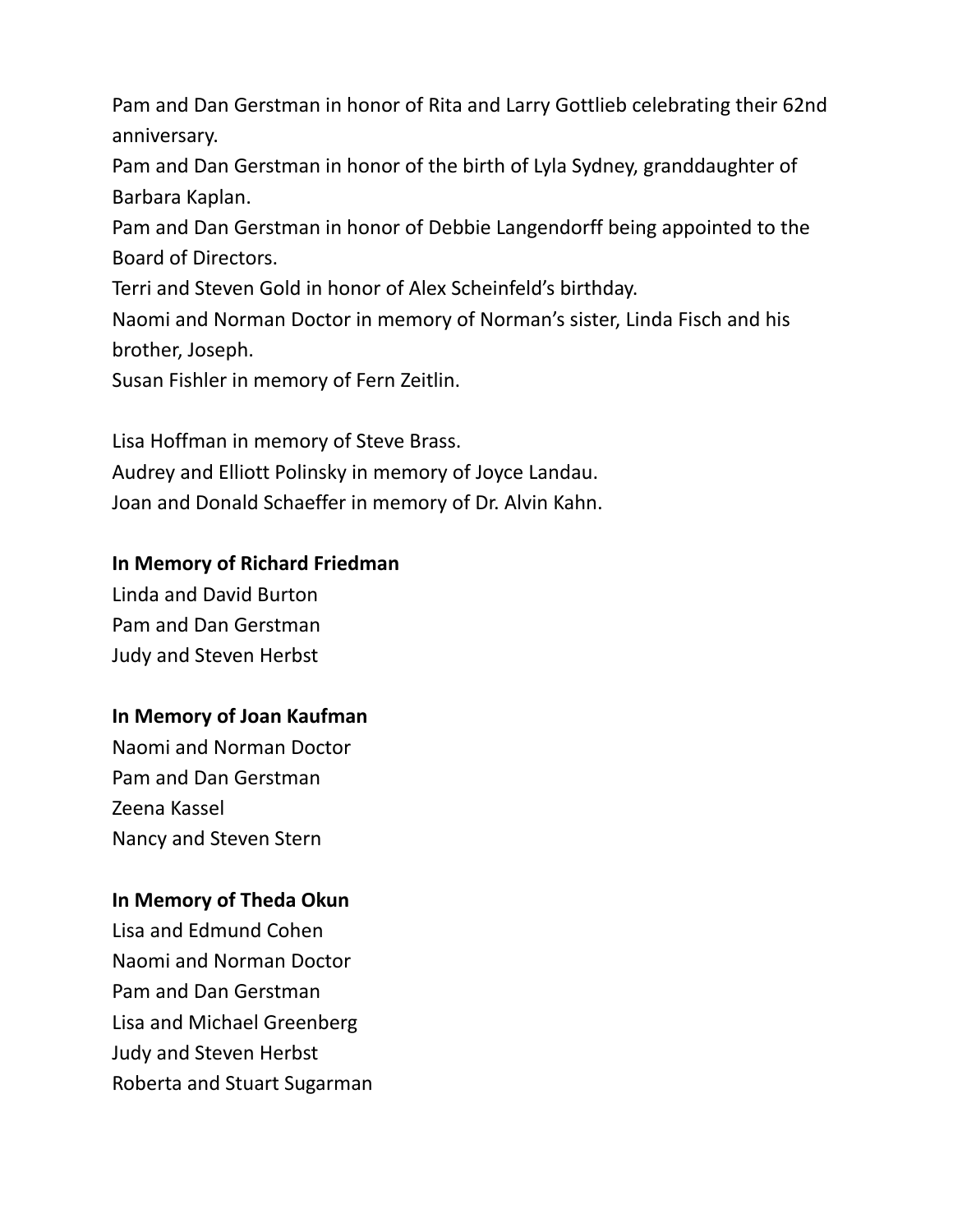#### *Elson Memorial Fund*

Ronne and Arthur Goldberg in memory of Theda Okun.

#### *Nursery Fund*

Judy and Allen Frank in honor of the birth of their granddaughter, Olivia Layne. Adrienne and Marty Klein in honor of the wedding of their daughter, Lindsey to Zachary Stein.

Jane and Marty Lesser in honor of the birth of Eloise Harriet, granddaughter of Robin Schwam.

Carol Rubinstein in honor of the birth of Poppy Charlotte, granddaughter of Mindi and Howard Weinstein.

Nancy and Michael Rehns in memory of Theda Okun.

Nancy and Michael Rehns in memory of Sam Von and Juanette Reynolds. Carol Rubinstein in memory of her father-in-law, Louis.

#### **In Memory of Harriet Weiss**

Laurie and Joe Brofsky Lisa and Edmund Cohen Naomi and Norman Doctor Cheryl and Todd Graber

## *Prayer Book Fund*

Marilyn and Stan Cohen in honor of Harriet and Neil Meixler celebrating their 64th anniversary.

The Becker Family in memory of Ellen Glick.

Linda and David Burton in memory of Richard Burton.

Marsha and Larry Miller in memory of Richard Friedman.

Debbie and Stuart Weinberg in memory of Harriet and Alex Weiss.

## **In Memory of Joan Kaufman**

Linda and David Burton Marilyn and Stan Cohen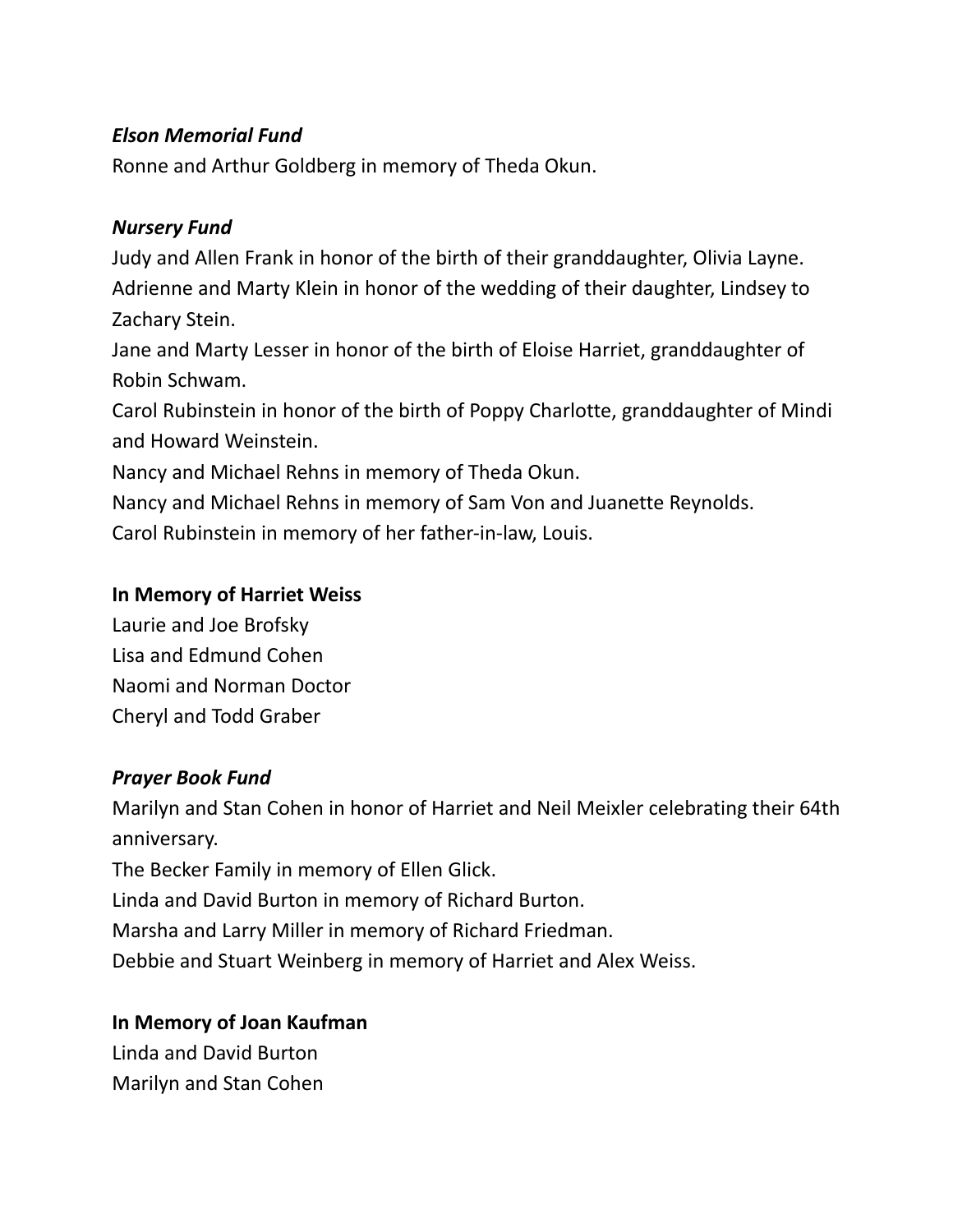Valerie and Abby Doneger Audrey and Elliott Polinsky

#### **In Memory of Theda Okun**

Linda and David Burton Marilyn and Stan Cohen Debbie and Jeff Langendorff Denise and Bob Sher

## *Rabbi's Discretionary Fund*

Irene and Bruce Drantch in appreciation of Rabbi Schlesinger.

Anita Friedman in appreciation of Rabbi Schlesinger's caring and compassion during my families time of bereavement.

Charney and Chuck Greenberg in honor of celebrating their 54th anniversary. Daniela and Ralph Horn in honor of Stephanie's wedding.

Elaine and Tara Kaplan in honor of the birth of Lyla, granddaughter of Barbara Kaplan.

Adrienne and Martin Klein in honor of the forthcoming marriage of their daughter Lindsey to Zachary Stein.

The Meshman Family in appreciation of Rabbi Schlesinger's wonderful Thanksgiving message.

Lauren and Daniel Mirkin in appreciation of the kind announcment of the passing of Lauren's mother, Joyce Landau.

Barbara and Joe Sklar in honor of the marriage of Lisa, daughter of Barbara Kaplan, to Mike Noss.

Barbara and Joe Sklar in honor of Gabe, son of Audrey and Elliott Polinsky, for his achievement as Associate Bassist for the Philadelphia Orchestra.

Marsha Becker in memory of her father-in-law, Harry and her brother-in-law, David.

Lisa and Edmund Cohen in memory of Artie Mintz.

Lisa and Edmund Cohen in memory of Rabbi Platek.

Lisa and Edmund Cohen in memory of Lisa's mother, Sylvia Sonenthal.

Charney and Chuck Greenberg in memory of Chuck's mother, Violet.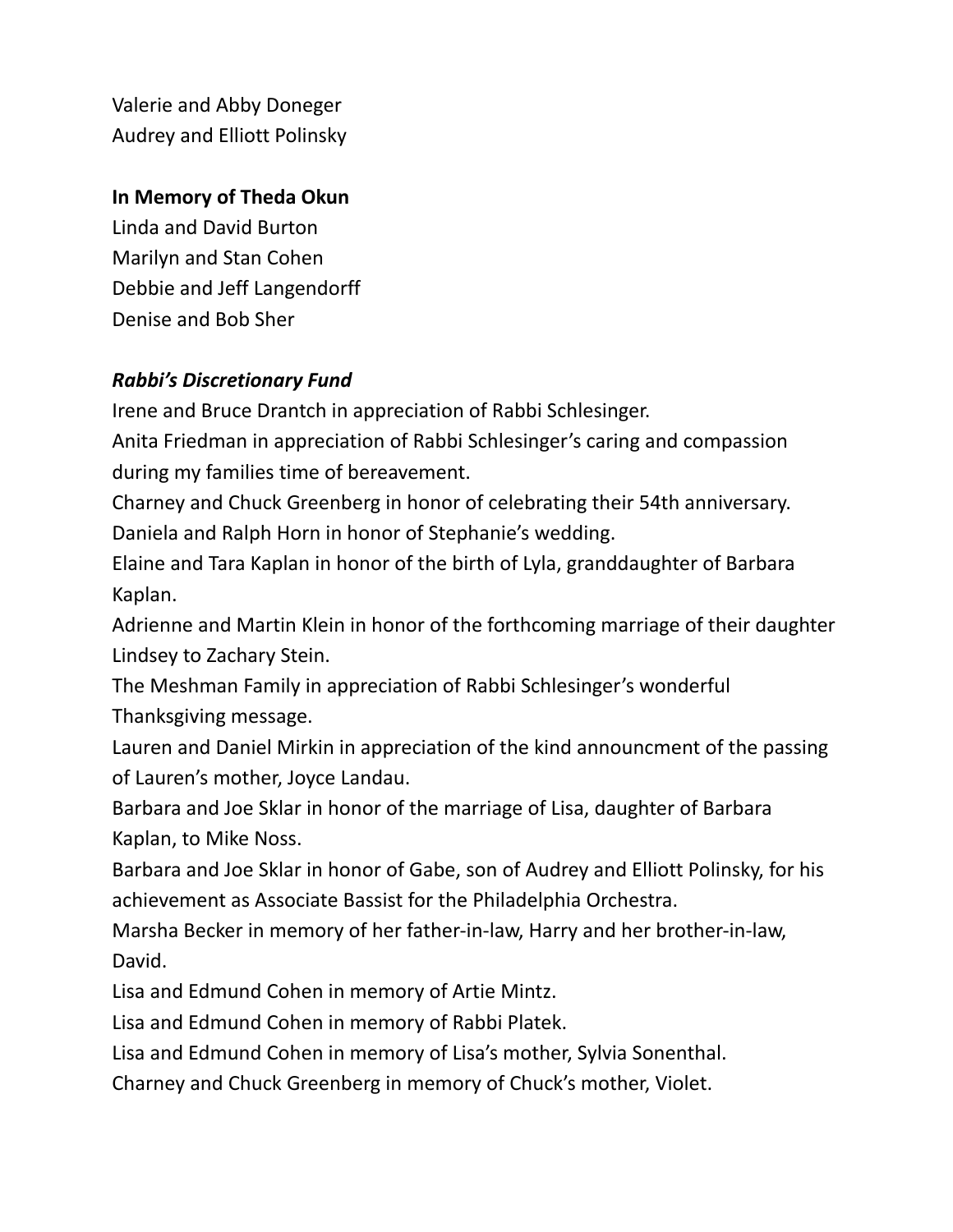Ora and David Kirsch in memory of Joyce Landau. Debbie and Jeff Langendorff in meory of Dr. Alvin Kahn. Debbie and Jeff Langendorff in memory of Joan Kaufman. Shelley Silver in memory of Gary Weitz' father. Barbara Sklar in memory of her mother, Miriam Kessin. Faye and Lester Stein in memory of Joan Kaufman.

## **In Memory of Richard Friedman**

Aleta and Ariel Grunberg Debbie and Jeff Langendorff Robin and Ben Mintz Debbie and Stuart Polokoff Nora and Jack Skiba Bonnie and Jerry Solomon Cheryl and Jeffrey Strom Nancy and Scott Wachs Gail and Mel Weinstein

## **In Memory of Theda Okun**

Audrey and Elliott Polinsky Nora and Jack Skiba Miriam and Howard Weisbrod Mindi Weinstein

## **General Synagogue Fund**

Ronne and Arthur Goldberg in honor the marriages of Barbara Kaplan's children. Sydell Rothafel in honor of the aufruf of Lisa, daughter of Barbara Kaplan. Nora and Jack Skiba in appreciation of Rabbi Schlesinger. Barbara and Joe Sklar in honor of the birth of Lyla, granddaughter of Barbara Kaplan. Pearl Aarons in memory of her parents, Molly and Max Gaslow.

Susan and Stanley Alt in memory of Stanley's parents, Dorothy and Mannie. Ruth Balkin in memory of her grandmother, Yetta Cohen and sister-in-law, Iva.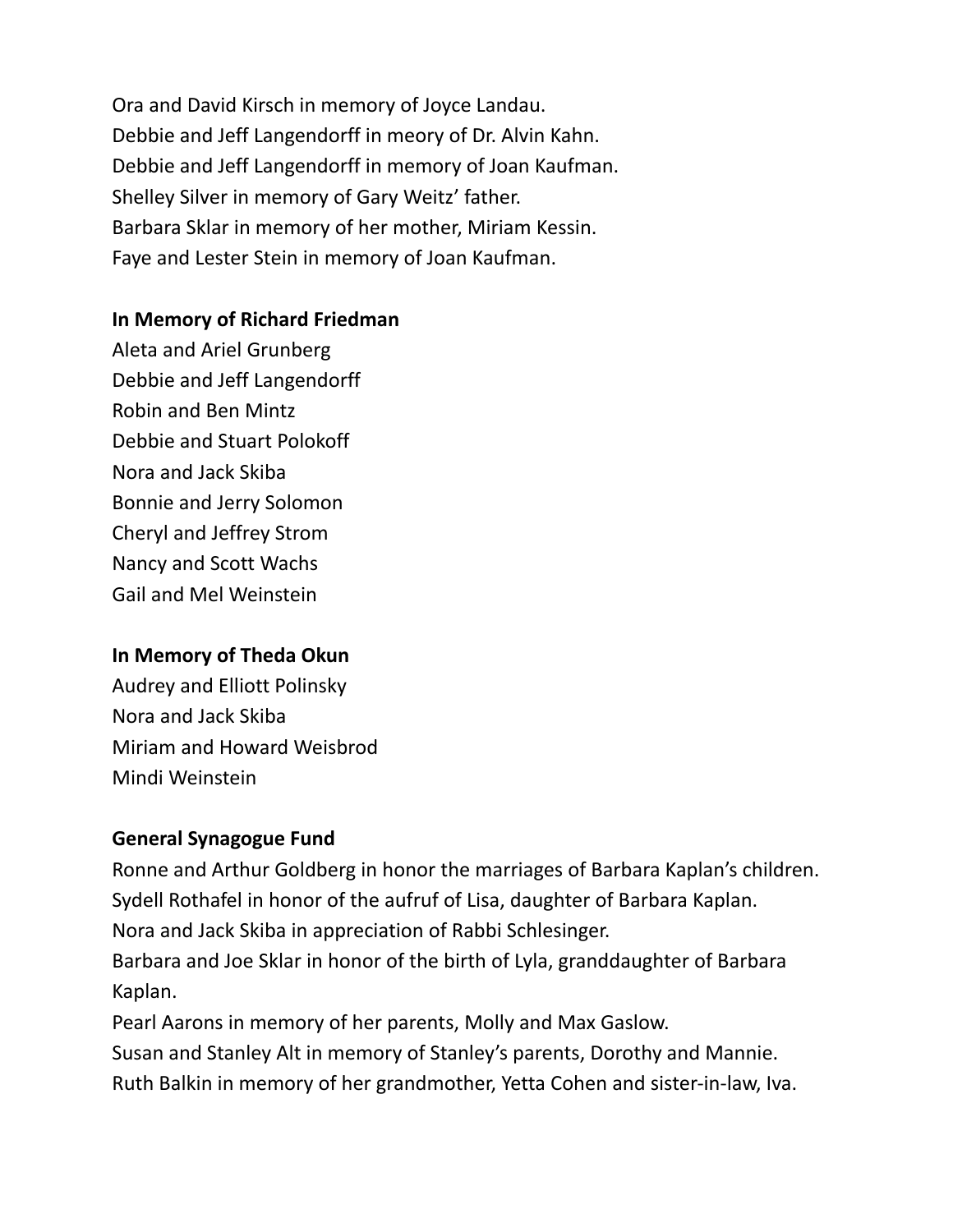Sheryl Behar in memory of her mother, Ethel Wiederspiel.

Paula Belmont in memory of her husband, Jim.

Nina Beno in memory of her grandmother, Syd Brown.

Nancy Benson in memory of her father, Sidney Lippman.

Joan Berkowitz in memory of her mother-in-law and father-in-law, Libby and Joseph.

Lorraine Berman in memory of her husband, Joel and her mother, Helen Artzt and her mother--in-law and father in law, Sally and Meyer.

Dora Burstein in memory of her father, Max Lassinger.

David Burton in memory of his father, Paul.

Stanley Cohen in memory of his aunt, Beatrice Sklamberg.

Elyse Coleman in memory of her father-in-law, David.

Barbara Cooper in memory of her mother, Tessie Sass and her grandmother, Bessie Sass.

Shelley Debin in memory of her father, William Ritholtz.

Alyce Diamond in memory of her father, Louis Landesman.

Yosef Dlugacz in memory of his parents, Chaya and Eliezer.

Naomi Doctor in memory of her father, Frank Stern.

Norman Doctor in memory of his father, Louis.

Shari Doloboff in memory of Joyce Landau.

Richard Drillich in memory of his mother, Evelyn.

Marty Eidelstein in memory of his mother, Alice.

Irene Farber in memory of her father, Isidore Glasstein and her father-in-law, Sol.

Hollis Farberman in memory of her mother-in-law, Clara.

Eleanor Feingold in memory of her husband, Roger

Sandy Feit in memory of his wife, Tamara and his uncle, Philip Hershenov.

Roberta Feldman in memory of her mother, Hattie Kaplan.

Sanford Feldman in memory of his grandfather, Solomon.

Sherry Friedman in memory of her mother, Gertrude Taishoff and her sister, Francine Taishoff.

Eileen Gevarter in memory of her mother-in-law, Freda.

Martin Gevarter in memory of his mother Freda.

Arthur Goldberg in memory of his father, Nathan.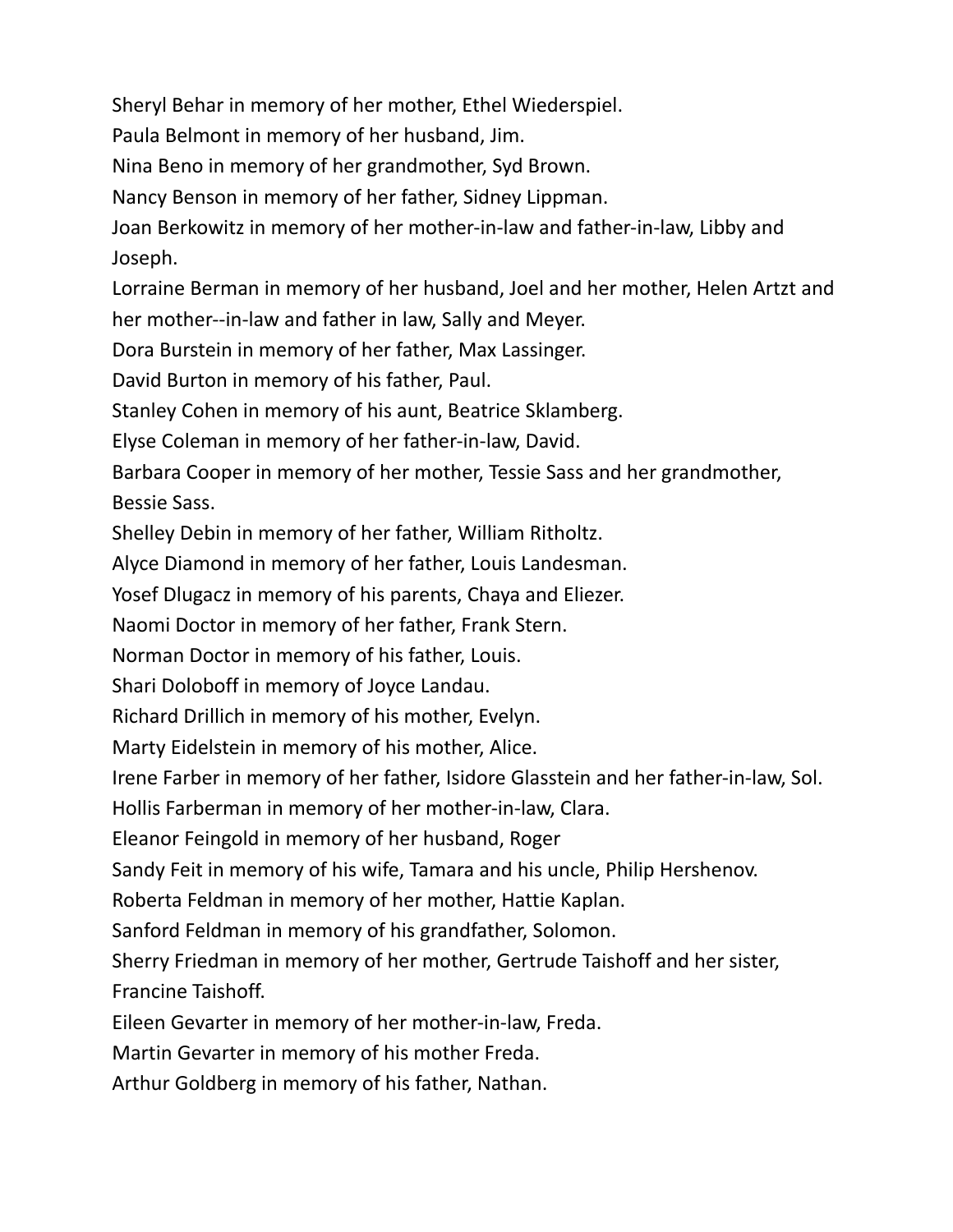Marc Goldberg in memory of his father, Paul. Ronne Goldberg in memory of her father, Louis Isaacson. Sharon Golden in memory of her husband, Michael. Lauren Goldstein in memory of her parents, Toby and Samuel Levine. Lynne Gordon in memory of her father, Sam Anstendig. Rita Gottlieb in memory of her father, Philip Barsky. Lawrence Gottlieb in memory of his father, Alex. Sandra Greenberg in memory of her mother, Helen Benin. Sharon Gross in memory of her father, Sam Calderon. Sheldon Gross in memory of his brother, Ira. Aleta Grunberg in memory of her father, Max Schwartz. Ariel Grunberg in memory of his father, Zvi. Sylvia Gutenplan in memory of her mother-in-law and father-in-law, Frieda and Nathan. Madeline and Keith Harrow in memory of Steve Brass. Judy Herbst in memory of her sister, Helene Sterkin. Steven Herbst in memory of his father, Sidney. Lisa Berkowitz Herrnson in memory of her father, Harold Grill. Mark Hoorwitz in memory of his father, Bernard. Rita Horbar in memory of her father, Max Finkelson. Linda Itzkovitz in memory of her father, George Klomberg. Harry Itzkovitz in memory of his father, Isadore. Marc Ivler in memory of his father, Myron. Steven Kalka in memory of his father, Louis. Larry Kaminsky in memory of his father, Barney and his cousin, Phyllis Lenkofsky. Barbara Kaplan in memory of her brother, Larry Kirschenbaum. Cheryl Karp in memory of her mother, Estelle Berzansky. Betsy Kass in memory of her husband, Elliot. Ira Katz in memory of his parents, Beatrice and David and his father-in-law, Philip Schnitzer.

Martin Klein in memory of his uncle, Nathan Klein.

Rochelle Knobloch in memory of her mother, Sylvia Turkel.

Arline and Jules Kotcher in memory of Joan Kaufman.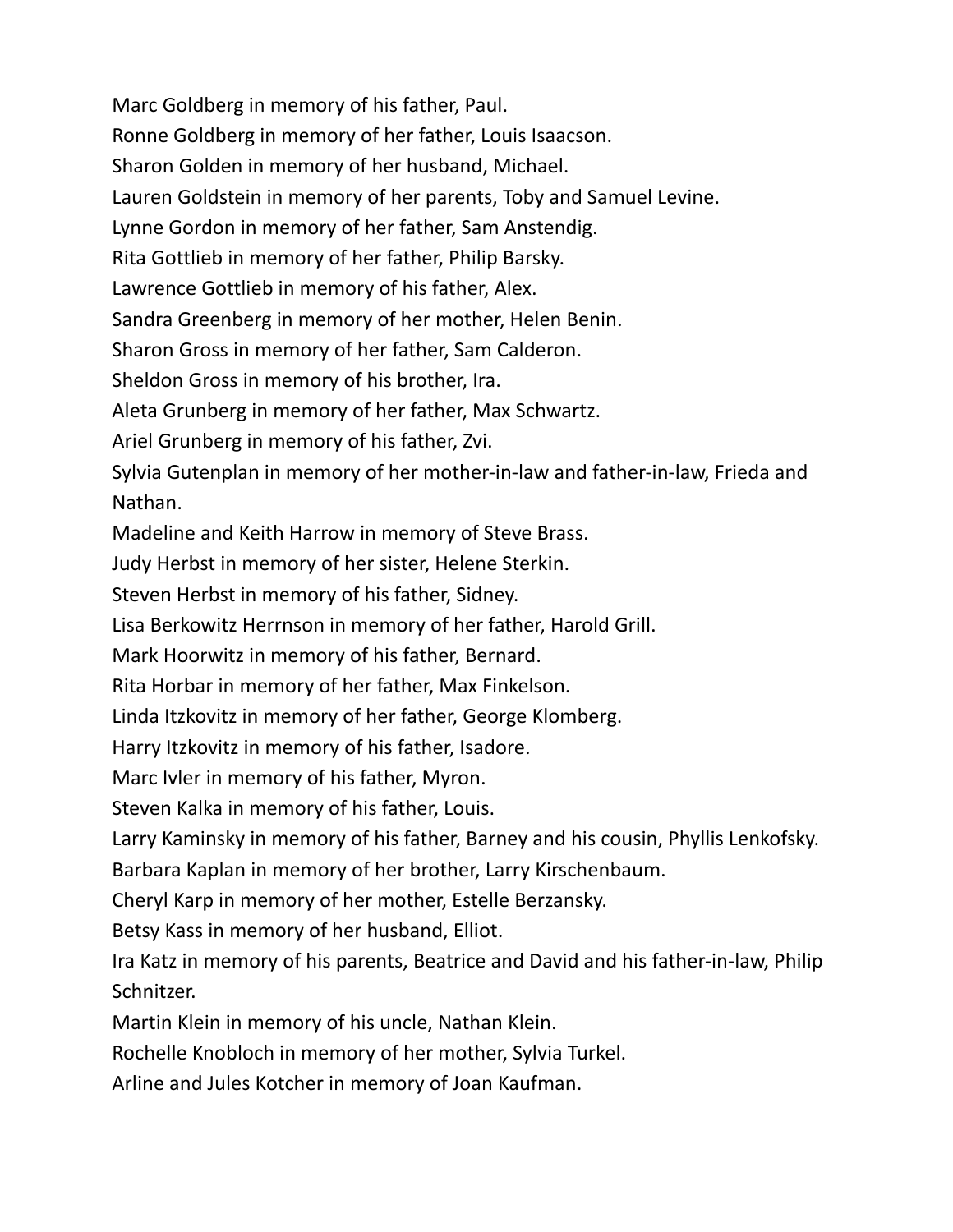Heidi and Steven Kreit in memory of Steve Brass. Heidi and Steven Kreit in memory of Joan Kaufman. Gerald Krevans in memory of his mother, Julia. Selma Krevans on memory of her mother, Kate Shear. Mark Kurot in memory of his father, Lawrence and of loved ones, Charlotte and Isidore Lax. Tamara Lamon in memory of her mother, Mary Garay. Michael Leinwand in memory of his father, Joseph. Jane and Marty Lesser in memory of Sam Von and Juanette Reynolds. Jeffrey Levitt in memory of his parents, Lillian and Sidney. Meridith Logvin in memory of her grandfather, Daniel Plesser. Myra Markowitz in memory of her nephew, Jason Dobin. Stuart Markowitz in memory of his cousin, Jason Dobin. Tova Markowitz in memory of her mother, Louise Abrams. Audrey Marrus in memory of her father, Herbert Lord. Harriet Meixler in memory of her parents, Adeline and Michael Weiner. Judith Mintz in memory of her husband, Artie and her mother-in-law, Sylvia. Ruth Nodiff in memory of her husband, Jack and sister-in-law, Gladys Filmus. Allen Ostroff in memory of his father, Irving. Lenore Ostroff in memory of her parents, May and Alexander Weinman. Jack Pearlman in memory of his grandmother, Pauline. Ronnie Pinquist in memory of her father, Irving Seckler. Asher Platt in memory of his mother, Dorothy. Laurie Platt in memory of her grandmother, Anna Pasternack and grandfathers, Joseph Kalikow and Joseph Paster. Hannah Plotkin in memory of her brother, Jerry Weston. Lester Pollack in memory of his father-in-law, David Davis. Amy Pomponio in memory of her grandfather, Irving Greenbaum. Barbara Rappaport in memory of her grandfather, David Stern Kenneth Rappaport in memory of his father, Abraham. Nancy Rose in memory of her mother, Maxine Talkov. Joan Rosen in memory of her parents, Beatrice and Al G. Rosenblum.

Martin Rosen in memory of his father, Irving and his brother, Leon.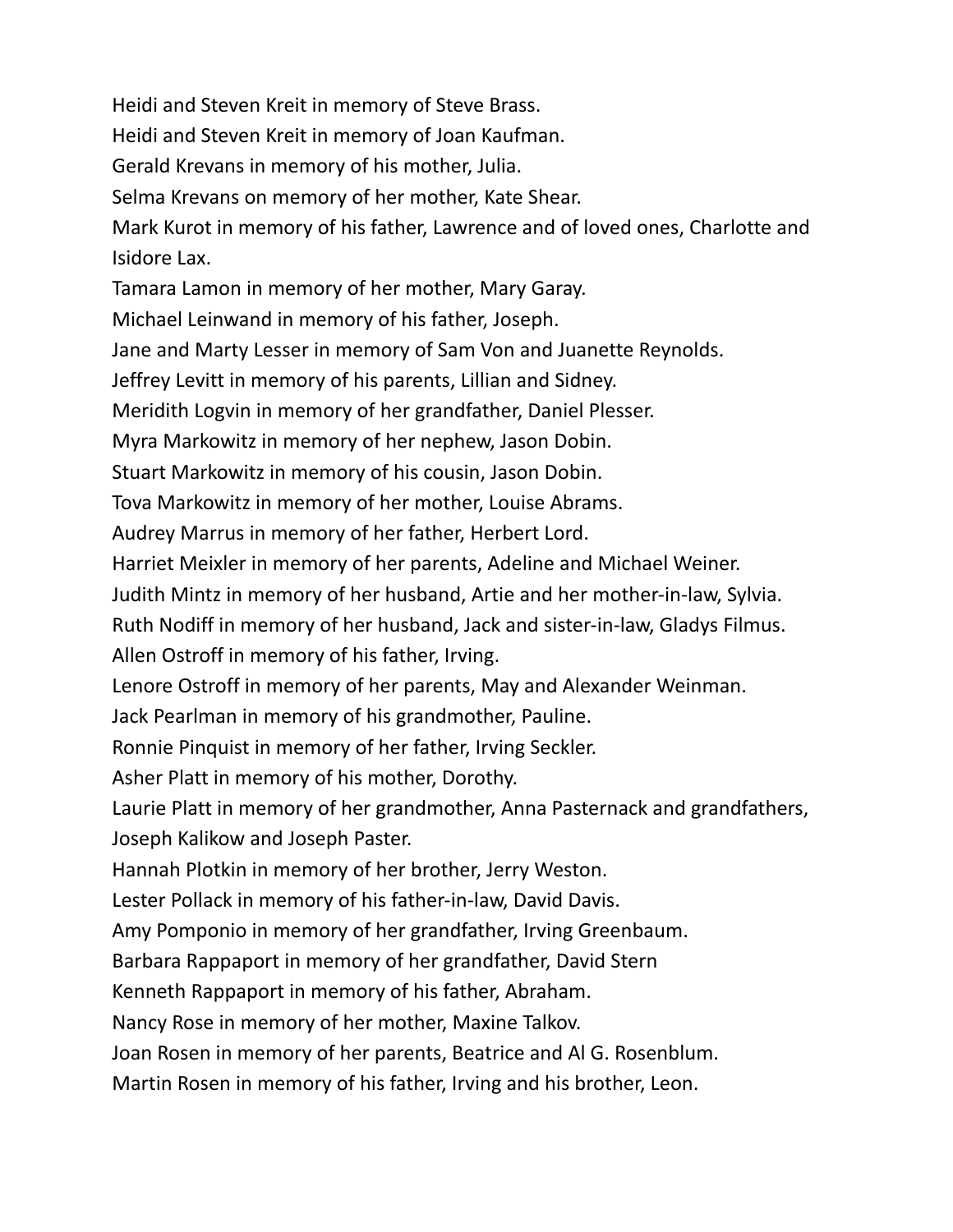Rosalie Roth in memory of her father, Milton Paulenoff.

Sydell Rothafel in memory of her husband, Arthur and her mother-in-law, Dorothy. Leonard Russin in memory of his mother, Mollie.

Joan Schaeffer in memory of her mother, Florence Behr and her brother, Bruce Behr.

Donald Schaeffer in memory of his grandmother, Annie.

Ellen Schieren in memory of her mother, Helen Commike.

David Schott in memory of his father, Julius and his grandmother, Henrietta.

Marlene Schulman in memory of her grandmother, Rose Custer.

Gary Sebold in memory of his mother-in-law and his father-in-law, Frieda and Nathan Wolk.

Anita Segal in memory of her father-in-law, Joseph.

Bob Sher in memory of his father, Arnold.

Harriette Shiffman in memory of her father, Irving Steinman,

Shari Silver in memory of her mother, Ethel Wiederspiel.

Esther Silverman in memory of her mother, Goldie Nestor, her son, Arthur and her sister, Seyma Dachowitz.

Arlene Silverstein in memory of her father, Leon Kornbluth.

Nora Skiba in memory of her father, Carl Slatkin.

Barbara Sklar in memory of her mother, Miriam Kessin.

Lester Stein in memory of his mother, Bernice.

Roberta Sugarman in memory of her father, David Bender and her brother, Lyndon Bender.

Stuart Sugarman in memory of his mother, Sylvia.

Evan Tannor in memory of his mother, Norma.

Ilene Tannor in memory of her father, Martin Bernstein.

Carole Tolkin in memory of her father, Abraham Lehrer.

Allan Trompeter in memory of his sister, Doris Kipilman.

Nancy Wachs in memory of her mother, Joan Baum.

Leonard Weilgus in memory of his mother, Rose.

Jane and Mitchell Weingrad in memory of Jane's mother, Ruth Joffe.

Ilene Wilensky in memory of her mother, Lenore Beaver.

Anita Zaret in memory of her parents, Sylvia and Jacob Levy.